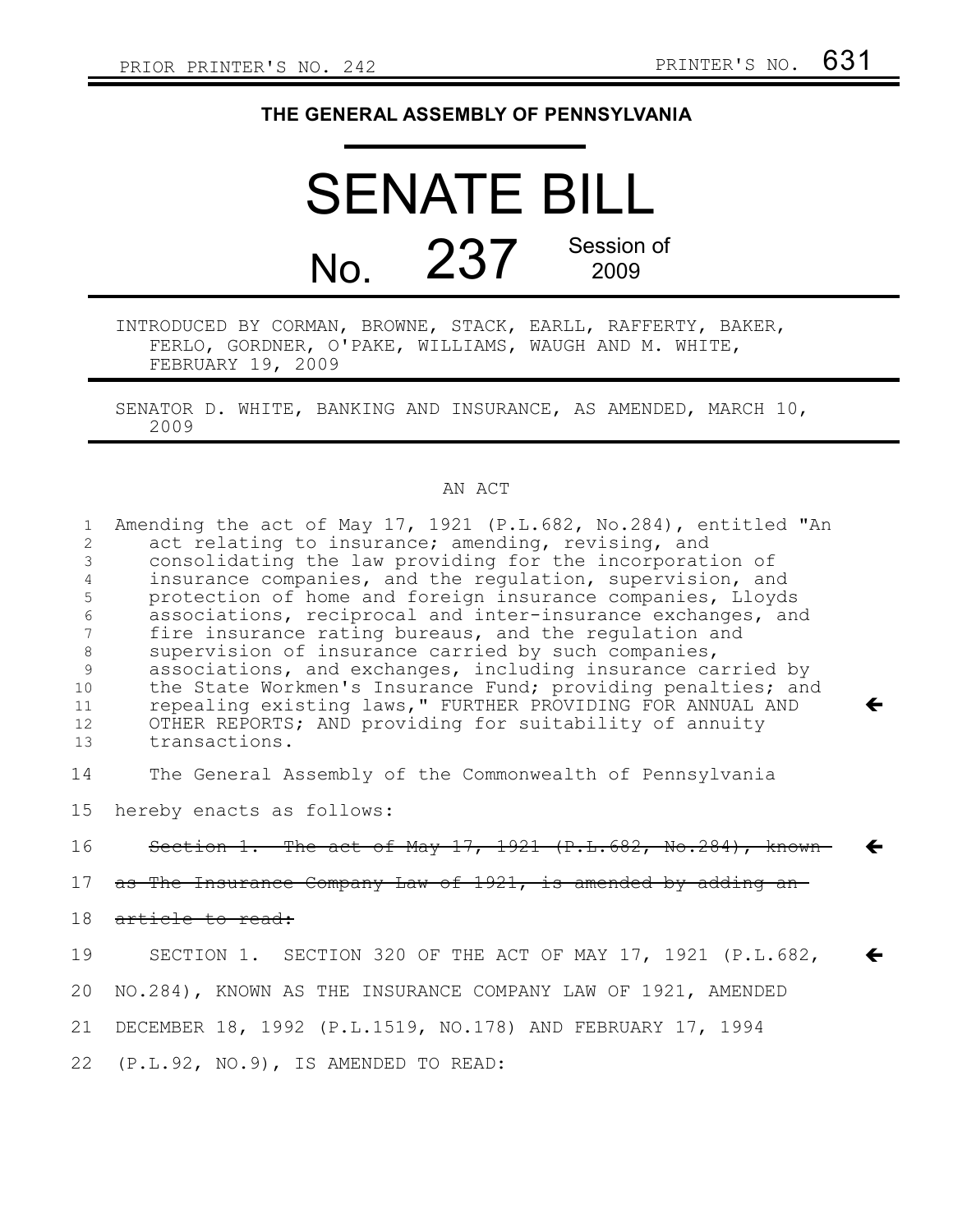SECTION 320. ANNUAL AND OTHER REPORTS; PENALTIES.--(A) (1) EVERY STOCK AND MUTUAL INSURANCE COMPANY, ASSOCIATION, AND EXCHANGE, DOING BUSINESS IN THIS COMMONWEALTH, SHALL ANNUALLY, ON OR BEFORE THE FIRST DAY OF MARCH, FILE IN THE OFFICE OF THE INSURANCE COMMISSIONER AND WITH THE NATIONAL ASSOCIATION OF INSURANCE COMMISSIONERS A STATEMENT WHICH SHALL EXHIBIT ITS FINANCIAL CONDITION ON THE THIRTY-FIRST DAY OF DECEMBER OF THE PREVIOUS YEAR, AND ITS BUSINESS OF THAT YEAR AND SHALL, WITHIN THIRTY DAYS AFTER REQUESTED BY THE INSURANCE COMMISSIONER, FILE WITH THE INSURANCE COMMISSIONER AND WITH THE NATIONAL ASSOCIATION OF INSURANCE COMMISSIONERS SUCH ADDITIONAL STATEMENT OR STATEMENTS CONCERNING ITS AFFAIRS AND FINANCIAL CONDITION AS THE INSURANCE COMMISSIONER MAY, IN HIS DISCRETION, REQUIRE. THE INSURANCE COMMISSIONER SHALL REQUIRE EACH INSURANCE COMPANY ASSOCIATION AND EXCHANGE TO REPORT ITS FINANCIAL CONDITION ON THE STATEMENT CONVENTION BLANKS, IN SUCH FORM AS ADOPTED BY THE NATIONAL ASSOCIATION OF INSURANCE COMMISSIONERS AND SHALL, UPON WRITTEN REQUEST, FURNISH SUCH BLANKS FOR THEIR CONVENIENCE; AND MAY MAKE SUCH CHANGES, FROM TIME TO TIME, IN THE FORM OF THE SAME AS SHALL SEEM BEST ADAPTED TO ELICIT FROM THEM A TRUE EXHIBIT OF THEIR FINANCIAL CONDITION. 1 2 3 4 5 6 7 8 9 10 11 12 13 14 15 16 17 18 19 20 21

(2) UNLESS OTHERWISE PROVIDED BY LAW, REGULATION OR ORDER OF THE INSURANCE COMMISSIONER, EACH INSURANCE COMPANY, ASSOCIATION AND EXCHANGE SHALL ADHERE TO THE ANNUAL OR QUARTERLY STATEMENT INSTRUCTIONS AND THE ACCOUNTING PRACTICES AND PROCEDURES MANUALS PRESCRIBED BY THE NATIONAL ASSOCIATION OF INSURANCE 27 COMMISSIONERS. THE INSURANCE COMMISSIONER MAY REQUIRE EACH 28 INSURANCE COMPANY, ASSOCIATION AND EXCHANGE TO FILE IN THE OFFICE OF THE INSURANCE COMMISSIONER AND WITH THE NATIONAL 29 ASSOCIATION OF INSURANCE COMMISSIONERS FINANCIAL STATEMENTS ON 3022 23 24 25 26

20090SB0237PN0631 - 2 -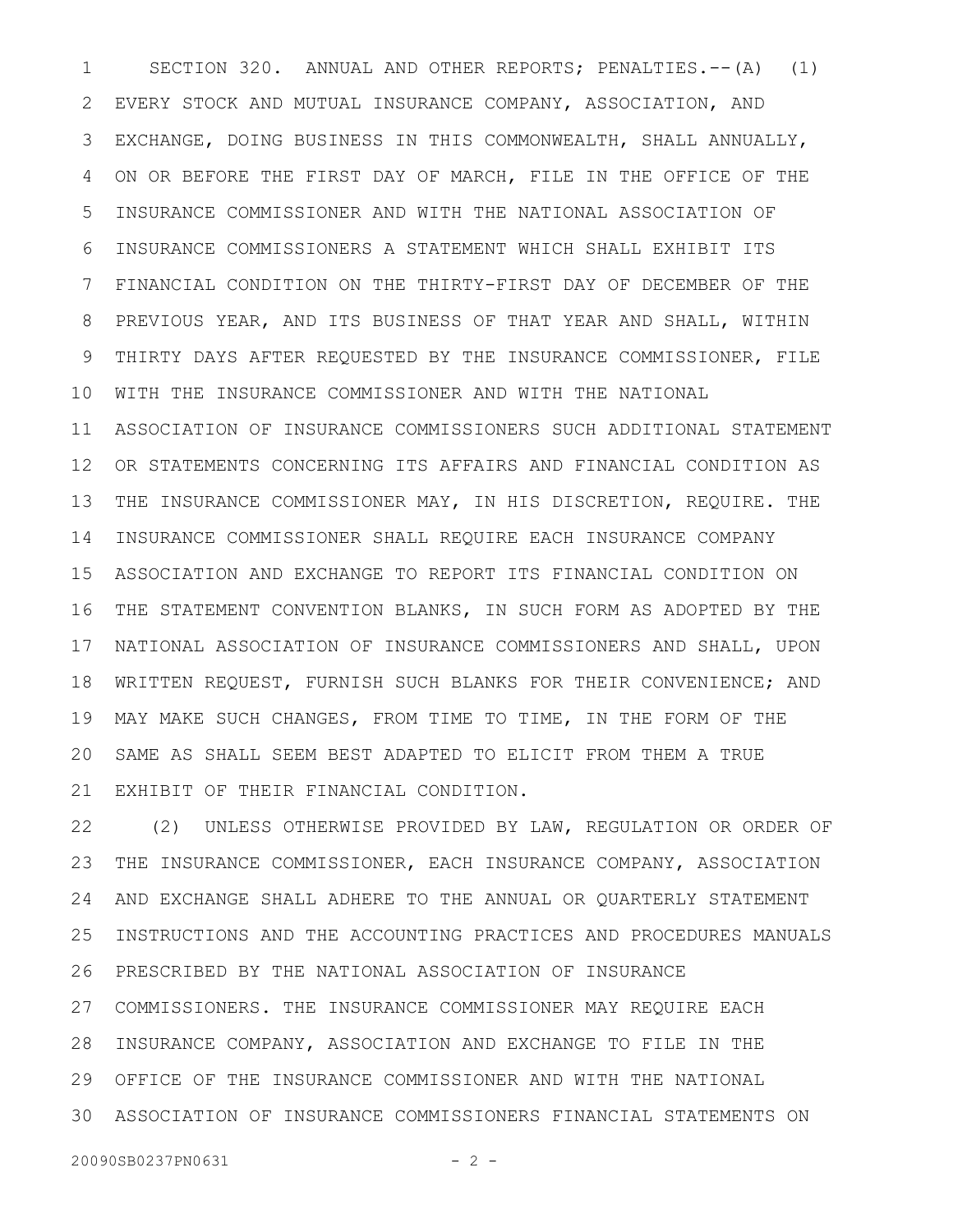DISKETTES OR OTHER ELECTRONIC INFORMATION STORAGE DEVICES ACCEPTABLE TO THE INSURANCE COMMISSIONER. 1 2

(B) INSURANCE COMPANIES OF FOREIGN GOVERNMENTS, DOING BUSINESS IN THIS COMMONWEALTH, SHALL BE REQUIRED TO RETURN ONLY THE BUSINESS DONE IN THE UNITED STATES, AND THE ASSETS HELD BY AND FOR THEM WITHIN THE UNITED STATES FOR THE PROTECTION OF POLICYHOLDERS THEREIN. 3 4 5 6 7

(C) IN THE ABSENCE OF ACTUAL MALICE, MEMBERS OF THE NATIONAL ASSOCIATION OF INSURANCE COMMISSIONERS, THEIR DULY AUTHORIZED COMMITTEES, SUBCOMMITTEES AND TASK FORCES, THEIR DELEGATES AND EMPLOYES AND ALL OTHERS CHARGED WITH THE RESPONSIBILITY OF COLLECTING, REVIEWING, ANALYZING AND DISSEMINATING THE INFORMATION DEVELOPED FROM THE FILING OF THE ANNUAL STATEMENT 14 CONVENTION BLANKS SHALL BE ACTING AS AGENTS OF THE INSURANCE COMMISSIONER UNDER THE AUTHORITY OF THIS ACT AND SHALL NOT BE 15 16 SUBJECT TO CIVIL LIABILITY FOR LIBEL, SLANDER OR ANY OTHER CAUSE OF ACTION BY VIRTUE OF THEIR COLLECTION, REVIEW AND ANALYSIS OR 17 DISSEMINATION OF THE DATA AND INFORMATION COLLECTED FROM THE FILINGS REQUIRED HEREUNDER. 8 9 10 11 12 13 18 19

(D) [ALL FINANCIAL ANALYSIS RATIOS AND EXAMINATION SYNOPSES CONCERNING INSURANCE COMPANIES THAT ARE SUBMITTED TO THE INSURANCE DEPARTMENT BY THE NATIONAL ASSOCIATION OF INSURANCE COMMISSIONERS' INSURANCE REGULATORY INFORMATION SYSTEM ARE CONFIDENTIAL AND MAY NOT BE DISCLOSED BY THE INSURANCE 24 DEPARTMENT. WORK PRODUCTS DEVELOPED BY INSURANCE DEPARTMENT STAFF IN CONDUCTING FINANCIAL ANALYSES OF FINANCIAL STATEMENTS FILED PURSUANT TO THIS SECTION ARE CONFIDENTIAL AND SHALL NOT BE 27 DISCLOSED BY THE INSURANCE DEPARTMENT.] 28 20 21 22 23 25 26

(1) THE FOLLOWING DOCUMENTS, MATERIALS OR INFORMATION SHALL BE CONFIDENTIAL BY LAW AND PRIVILEGED AND SHALL NOT BE SUBJECT 29 30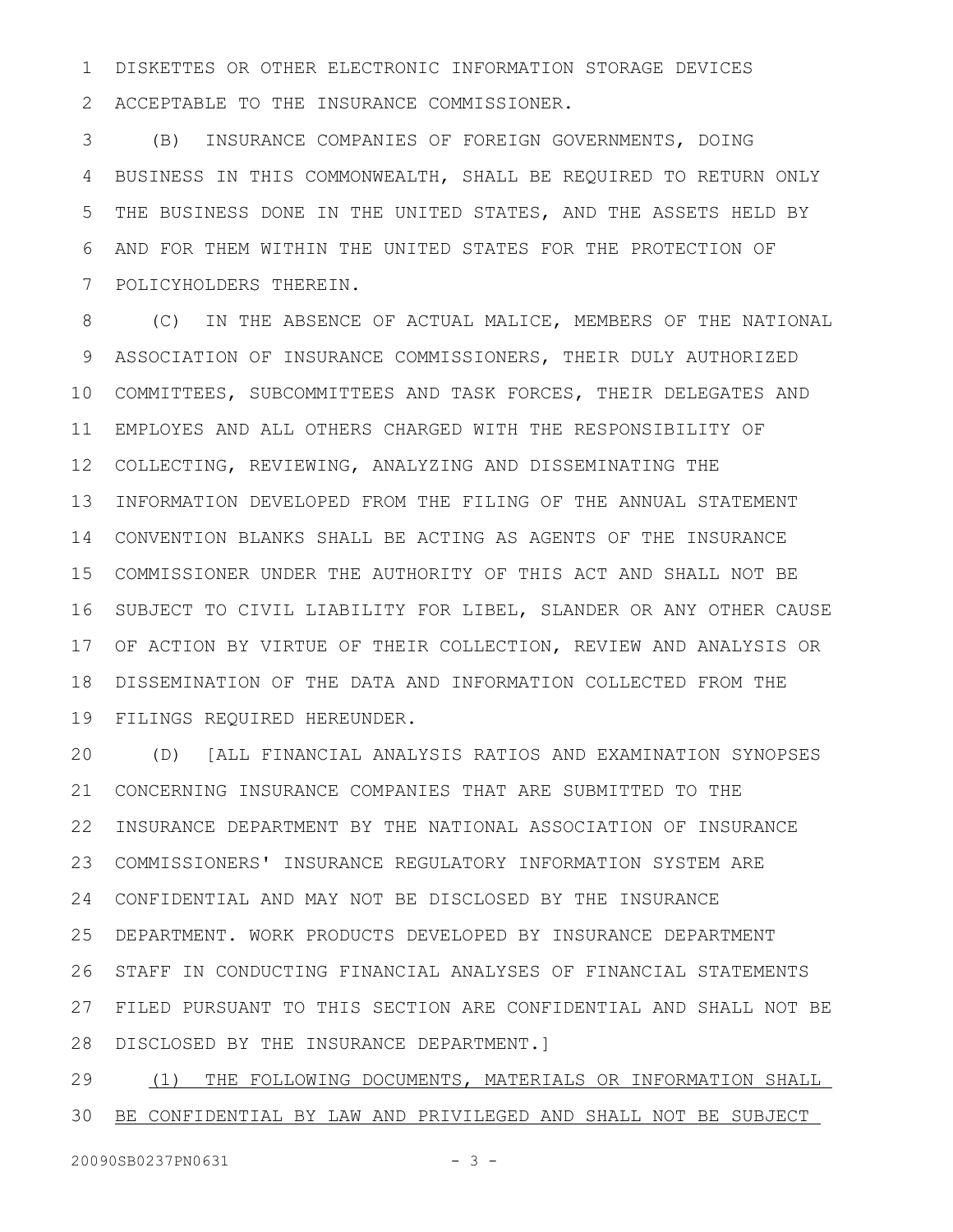| 1  | TO SUBPOENA, DISCOVERY, THE ACT OF FEBRUARY 14, 2008 (P.L.6, NO. |
|----|------------------------------------------------------------------|
| 2  | 3), KNOWN AS THE "RIGHT-TO-KNOW LAW," OR ADMISSIBLE IN EVIDENCE  |
| 3  | IN ANY PRIVATE CIVIL ACTION:                                     |
| 4  | ALL DOCUMENTS, MATERIALS OR OTHER INFORMATION PREPARED<br>( I )  |
| 5  | OR PROVIDED BY AN INSURANCE COMPANY, ASSOCIATION OR EXCHANGE     |
| 6  | SOLELY IN SUPPORT OF THE STATEMENT OF ACTUARIAL OPINION FILED    |
| 7  | UNDER THIS SECTION, INCLUDING ACTUARIAL REPORTS, WORK PAPERS OR  |
| 8  | ACTUARIAL OPINION SUMMARIES AND ANY OTHER MATERIAL SOLELY        |
| 9  | PREPARED BY THE INSURANCE COMPANY, ASSOCIATION OR EXCHANGE FOR   |
| 10 | THE PURPOSE OF PROVIDING IT TO THE INSURANCE DEPARTMENT IN       |
| 11 | CONNECTION WITH ACTUARIAL REPORTS, WORK PAPERS OR ACTUARIAL      |
| 12 | OPINION SUMMARIES.                                               |
| 13 | ALL FINANCIAL ANALYSIS RATIOS, ANALYST TEAM REPORTS AND<br>(TI)  |
| 14 | OTHER FINANCIAL ANALYTICAL RESULTS CONCERNING INSURANCE          |
| 15 | COMPANIES, ASSOCIATIONS AND EXCHANGES THAT ARE PROVIDED TO THE   |
| 16 | INSURANCE DEPARTMENT BY THE NATIONAL ASSOCIATION OF INSURANCE    |
| 17 | COMMISSIONERS.                                                   |
| 18 | ALL ADDITIONAL WORK PRODUCTS, DOCUMENTS, MATERIALS OR<br>(III)   |
| 19 | INFORMATION PRODUCED BY, OBTAINED BY OR PROVIDED TO THE          |
| 20 | INSURANCE DEPARTMENT IN THE COURSE OF CONDUCTING FINANCIAL       |
| 21 | ANALYSES OF FINANCIAL STATEMENTS FILED UNDER THIS SECTION.       |
| 22 | (2)<br>THE PROTECTIONS ESTABLISHED UNDER PARAGRAPH (1) (I) AND   |
| 23 | (III) SHALL ALSO APPLY TO THE MATERIALS, DRAFTS OR COPIES        |
| 24 | THEREOF WHEN IN POSSESSION OF THE INSURANCE COMPANY, ASSOCIATION |
| 25 | OR EXCHANGE IF THE MATERIALS OR DRAFTS WERE PREPARED SOLELY FOR  |
| 26 | THE PURPOSE OF SUBMITTING THE MATERIALS TO THE INSURANCE         |
| 27 | DEPARTMENT. ANY DOCUMENTS, MATERIALS OR INFORMATION THAT ARE     |
| 28 | PROVIDED TO THE INSURANCE DEPARTMENT UNDER PARAGRAPH (1) (I) OR  |
| 29 | (III) AND THAT WOULD OTHERWISE BE AVAILABLE FROM ORIGINAL        |
| 30 | SOURCES SHALL NOT BE CONSTRUED AS IMMUNE FROM DISCOVERY FROM THE |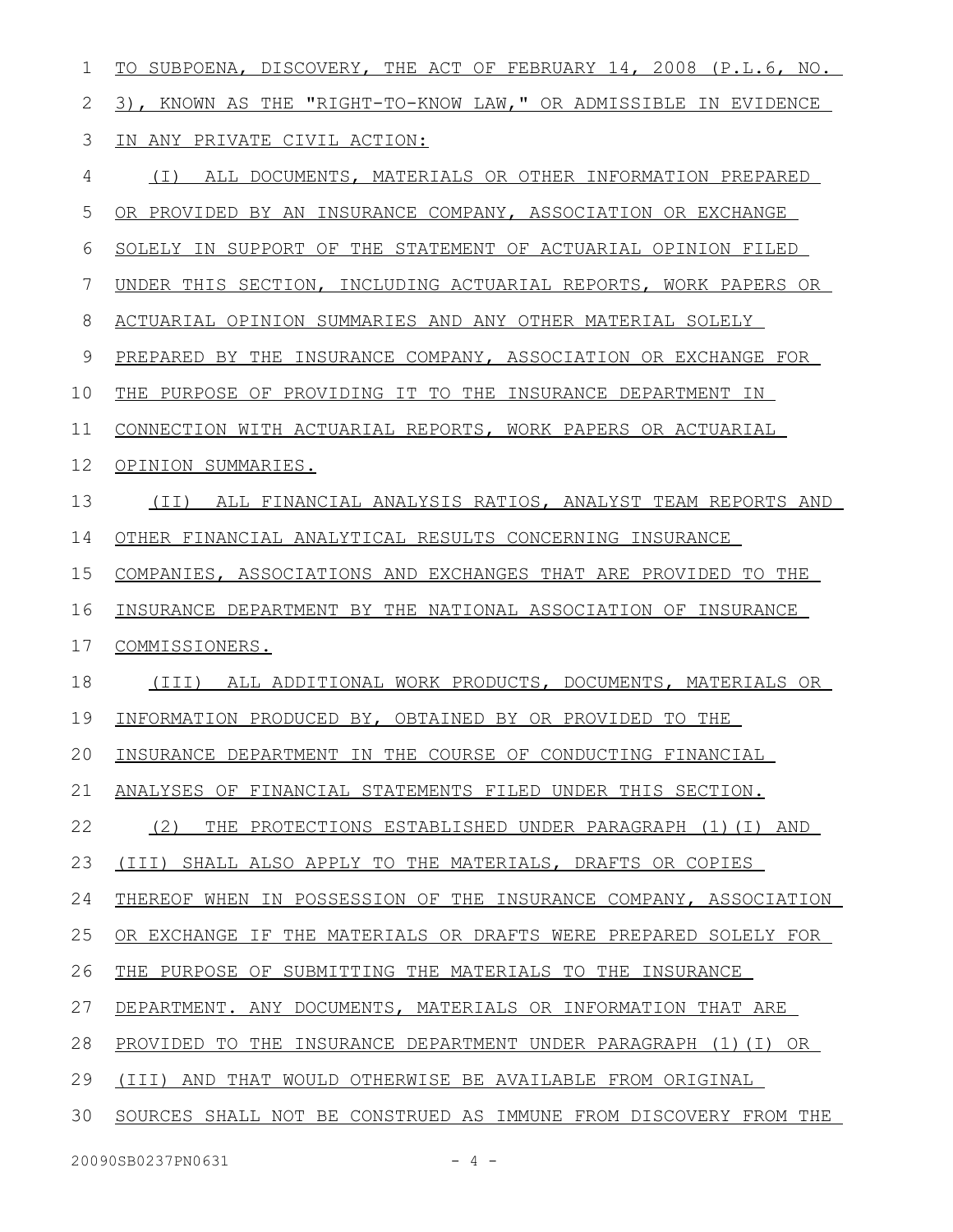ORIGINAL SOURCE AND USE IN ANY PRIVATE CIVIL ACTION MERELY BECAUSE THEY WERE PROVIDED TO THE INSURANCE DEPARTMENT. (3) NEITHER THE INSURANCE COMMISSIONER NOR ANY INDIVIDUAL OR PERSON WHO RECEIVES DOCUMENTS, MATERIALS OR INFORMATION WHILE ACTING UNDER THE AUTHORITY OF THE INSURANCE COMMISSIONER SHALL BE PERMITTED OR REQUIRED TO TESTIFY IN ANY PRIVATE CIVIL ACTION CONCERNING ANY CONFIDENTIAL DOCUMENTS, MATERIALS OR INFORMATION COVERED UNDER THIS SECTION. (4) NO WAIVER OF ANY APPLICABLE PRIVILEGE OR CLAIM OF CONFIDENTIALITY IN THE DOCUMENTS, MATERIALS OR INFORMATION SHALL OCCUR AS A RESULT OF DISCLOSURE TO THE INSURANCE COMMISSIONER OR AS A RESULT OF THE INSURANCE COMMISSIONER SHARING INFORMATION IN CONFORMANCE WITH SECTIONS 201-A AND 202-A OF THE ACT OF MAY 17, 1921 (P.L. 789, NO. 285), KNOWN AS "THE INSURANCE DEPARTMENT ACT OF 1921." (5) THE INSURANCE COMMISSIONER MAY USE THE DOCUMENTS, MATERIALS OR OTHER INFORMATION OBTAINED OR CREATED UNDER THIS SECTION IN FURTHERANCE OF ANY REGULATORY OR LEGAL ACTION BROUGHT AS PART OF THE INSURANCE COMMISSIONER'S OFFICIAL DUTIES. (E) (1) ANY COMPANY, ASSOCIATION, OR EXCHANGE, WHICH NEGLECTS TO MAKE AND FILE ITS ANNUAL STATEMENT, OR OTHER STATEMENTS THAT MAY BE REQUIRED, IN THE FORM OR WITHIN THE TIME HEREIN PROVIDED SHALL FORFEIT A SUM NOT TO EXCEED TWO HUNDRED DOLLARS (\$200) FOR EACH DAY DURING WHICH SUCH NEGLECT CONTINUES, AND, UPON NOTICE BY THE COMMISSIONER, ITS AUTHORITY TO DO NEW BUSINESS SHALL CEASE WHILE SUCH DEFAULT CONTINUES. (2) FOR WILFULLY MAKING A FALSE ANNUAL OR OTHER STATEMENT REQUIRED BY LAW, AN INSURANCE COMPANY, ASSOCIATION OR EXCHANGE, AND THE PERSONS MAKING OATH TO OR SUBSCRIBING THE SAME, SHALL 1 2 3 4 5 6 7 8 9 10 11 12 13 14 15 16 17 18 19 20 21 22 23 24 25 26 27 28 29

SEVERALLY BE PUNISHED BY A FINE OF NOT LESS THAN ONE THOUSAND 30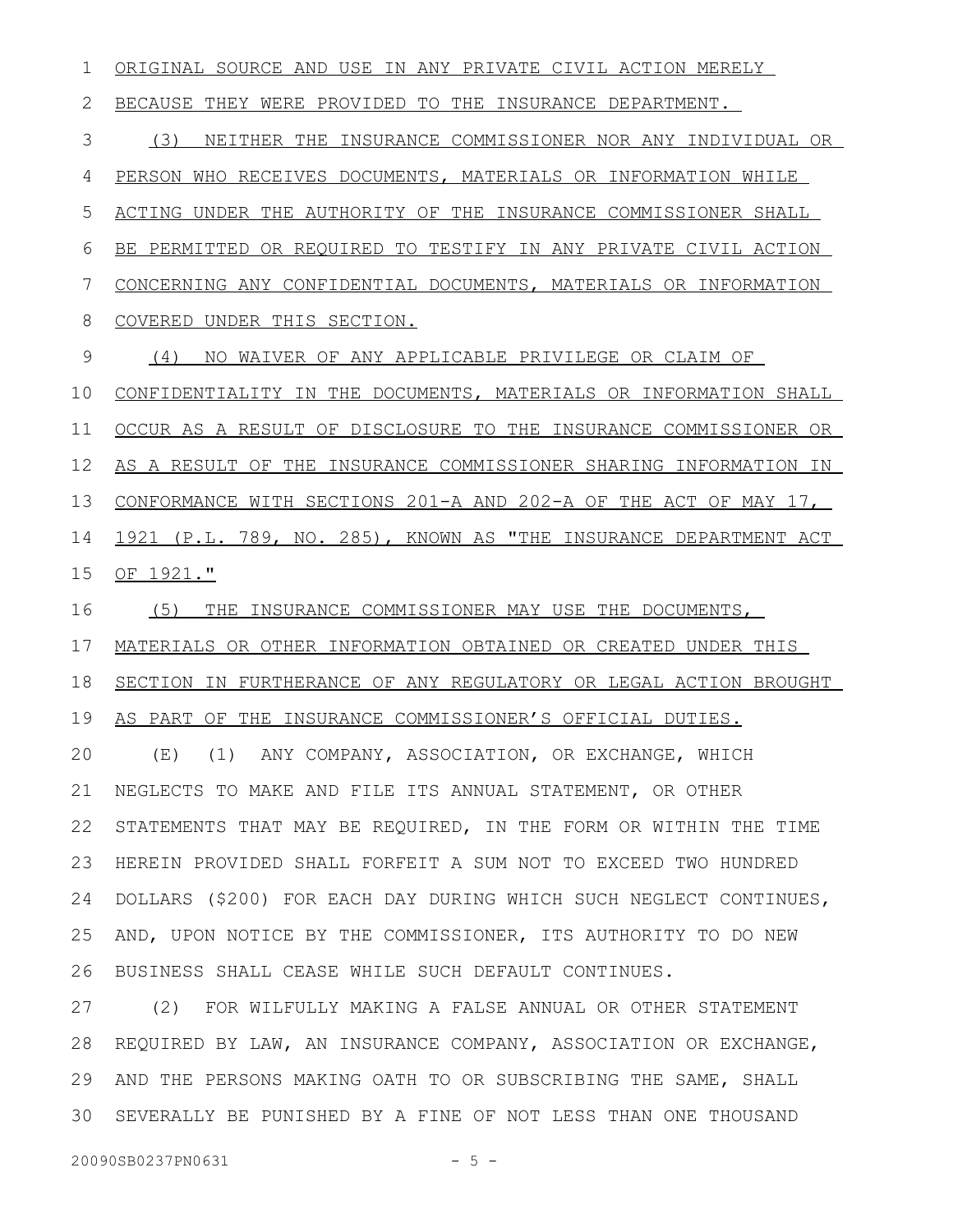| 1  | DOLLARS (\$1,000) NOR MORE THAN TEN THOUSAND DOLLARS (\$10,000). A |
|----|--------------------------------------------------------------------|
| 2  | PERSON WHO WILFULLY MAKES OATH TO SUCH FALSE STATEMENT SHALL BE    |
| 3  | GUILTY OF PERJURY.                                                 |
| 4  | (3)<br>THE INSURANCE COMMISSIONER MAY SUSPEND, REVOKE OR REFUSE    |
| 5  | TO RENEW THE CERTIFICATE OF AUTHORITY OF ANY INSURER FAILING TO    |
| 6  | FILE ITS ANNUAL STATEMENT WHEN DUE.                                |
| 7  | SECTION 2. THE ACT IS AMENDED BY ADDING AN ARTICLE TO READ:        |
| 8  | ARTICLE IV-B                                                       |
| 9  | SUITABILITY OF ANNUITY TRANSACTIONS                                |
| 10 | Section 401-B. Definitions.                                        |
| 11 | The following words and phrases when used in this article          |
| 12 | shall have the meanings given to them in this section unless the   |
| 13 | context clearly indicates otherwise:                               |
| 14 | "Annuity." A fixed annuity or variable annuity that is             |
| 15 | individually solicited, whether the product is classified as an    |
| 16 | individual or group annuity.                                       |
| 17 | "Commissioner." The Insurance Commissioner of the                  |
| 18 | Commonwealth.                                                      |
| 19 | "General agent." An insurance producer that provides               |
| 20 | supervision on behalf of an insurer to an insurer's sales force    |
| 21 | <u>in a particular geographic region or territory.</u>             |
| 22 | "Independent agency." A producer entity that does not              |
| 23 | exclusively represent one insurance company.                       |
| 24 | "Insurance producer." A person who sells, solicits or              |
| 25 | negotiates contracts of insurance as defined in section 601-A of   |
| 26 | <u>the act of May 17, 1921 (P.L.789, No.285), known as The</u>     |
| 27 | Insurance Department Act of 1921.                                  |
| 28 | "Insurer." A life insurance company licensed or required to        |
| 29 | be licensed under section 202 or a fraternal benefit society as    |
| 30 |                                                                    |

20090SB0237PN0631 - 6 -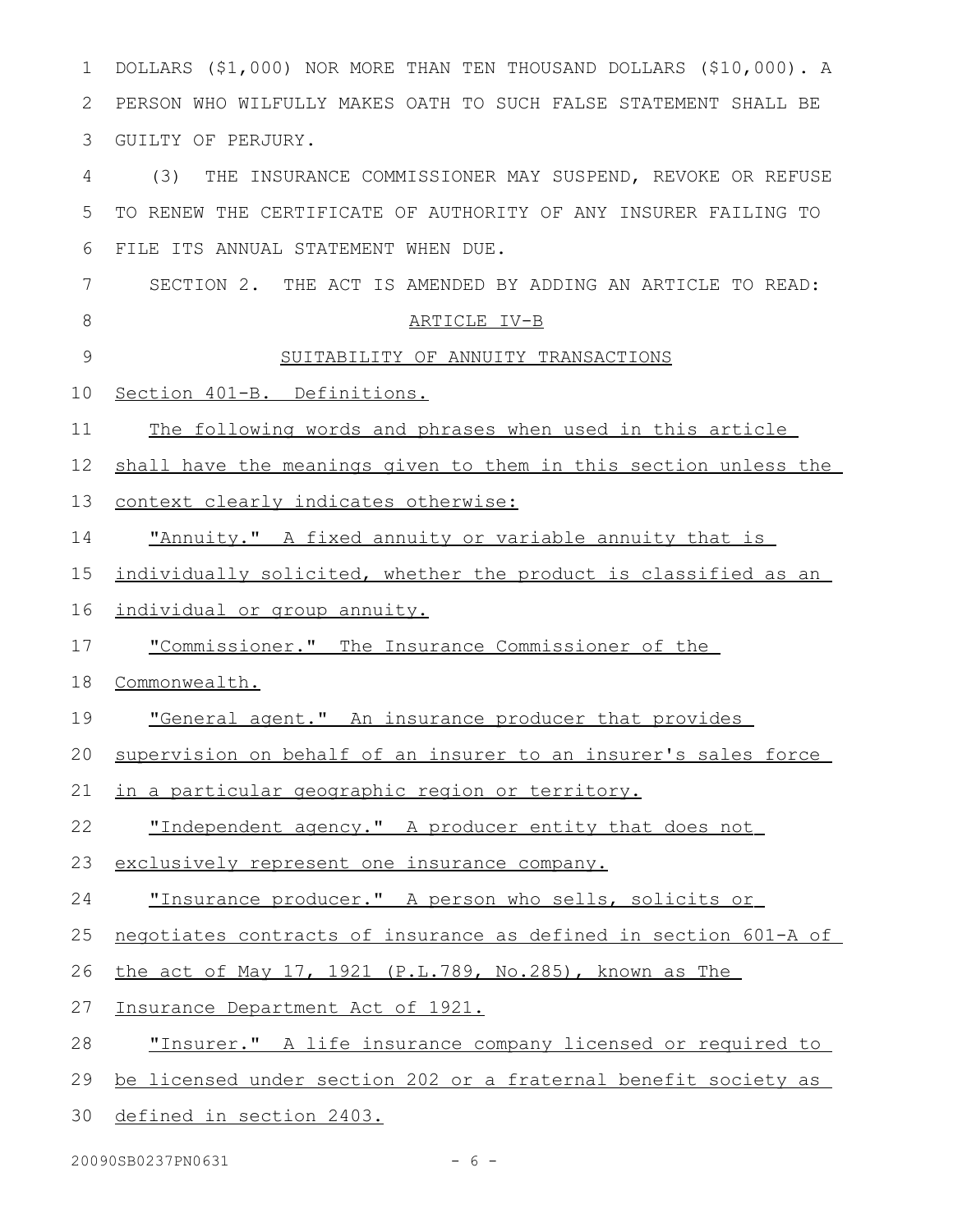| 1           | "Recommendation." Advice provided by an insurance producer,      |
|-------------|------------------------------------------------------------------|
| $\mathbf 2$ | or an insurer where no producer is involved, to an individual    |
| 3           | consumer that results in a purchase or exchange of an annuity in |
| 4           | accordance with that advice.                                     |
| 5           | Section 402-B. Applicability and scope.                          |
| 6           | (a) General rule.--This article shall apply to any               |
| 7           | recommendation to purchase or exchange an annuity made to a      |
| $\,8\,$     | consumer by an insurance producer, or an insurer where no        |
| 9           | producer is involved, that results in the purchase or exchange   |
| 10          | recommended.                                                     |
| 11          | (b) Exclusions.--Unless otherwise specifically included,         |
| 12          | this article shall not apply to recommendations involving the    |
| 13          | following:                                                       |
| 14          | Direct response solicitations where there is no<br>(1)           |
| 15          | recommendation based on information collected from the           |
| 16          | consumer pursuant to this article.                               |
| 17          | Annuity contracts used to fund:<br>(2)                           |
| 18          | (i)<br>An employee pension or welfare benefit plan that          |
| 19          | is covered by the Employee Retirement Income Security Act        |
| 20          | of 1974 (Public Law 93-406, 88 Stat. 829).                       |
| 21          | (ii) A plan described by sections 401(a) or (k),                 |
| 22          | $403(b)$ , $408(k)$ or (p) of the Internal Revenue Code of       |
| 23          | 1986 (Public Law 99-514, 26 U.S.C. \$\$ 401(a) or (k),           |
| 24          | $403(b)$ , $408(k)$ or $(p)$ ), when the plan, for purposes of   |
| 25          | the Employee Retirement Income Security Act of 1974, is          |
| 26          | established or maintained by an employer.                        |
| 27          | (iii) A governmental or church plan defined in                   |
| 28          | section 414 of the Internal Revenue Code of 1986 or a            |
| 29          | deferred compensation plan of a State or local government        |
| 30          | or tax exempt organization under section 457 of the              |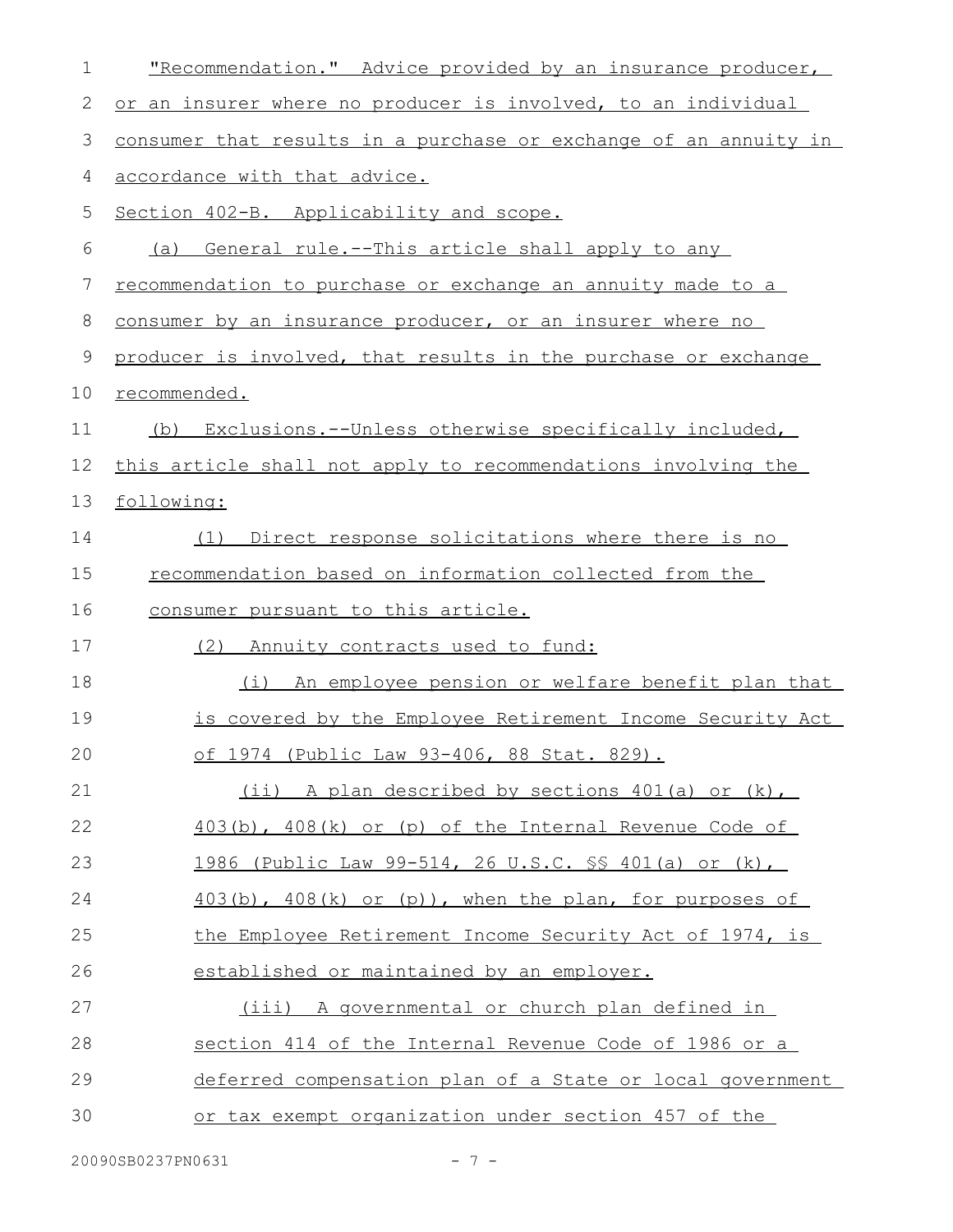| $\mathbf 1$ | Internal Revenue Code of 1986.                                   |
|-------------|------------------------------------------------------------------|
| 2           | (iv) A nonqualified deferred compensation                        |
| 3           | arrangement established or maintained by an employer or          |
| 4           | plan sponsor.                                                    |
| 5           | Settlements of or assumptions of liabilities<br>$(\nabla)$       |
| 6           | associated with personal injury litigation or any dispute        |
| 7           | or claim resolution process.                                     |
| 8           | Formal prepaid funeral contracts.<br>(vi)                        |
| $\mathsf 9$ | Section 403-B. Duties of insurers and insurance producers.       |
| 10          | General duties.--In making a recommendation to a<br>(a)          |
| 11          | consumer for the purchase of an annuity or the exchange of an    |
| 12          | annuity that results in another insurance transaction or series  |
| 13          | of insurance transactions, the insurance producer, or the        |
| 14          | insurer where no insurance producer is involved, shall have      |
| 15          | reasonable grounds for believing that the recommendation is      |
| 16          | suitable for the consumer on the basis of the facts disclosed by |
| 17          | the consumer as to the consumer's investments and other          |
| 18          | insurance products and as to the consumer's financial situation  |
| 19          | and needs.                                                       |
| 20          | (b)<br>Consumer information.--Prior to the execution of a        |
| 21          | purchase or exchange of an annuity resulting from a              |
| 22          | recommendation, an insurance producer, or an insurer where no    |
| 23          | insurance producer is involved, shall make reasonable efforts to |
| 24          | obtain information concerning all of the following:              |
| 25          | The consumer's financial status.<br>(1)                          |
| 26          | (2)<br>The consumer's tax status.                                |
| 27          | (3)<br>The consumer's investment objectives.                     |
| 28          | Other information used or considered to be<br>(4)                |
| 29          | reasonable by the insurance producer, or the insurer where no    |
| 30          | insurance producer is involved, in making recommendations to     |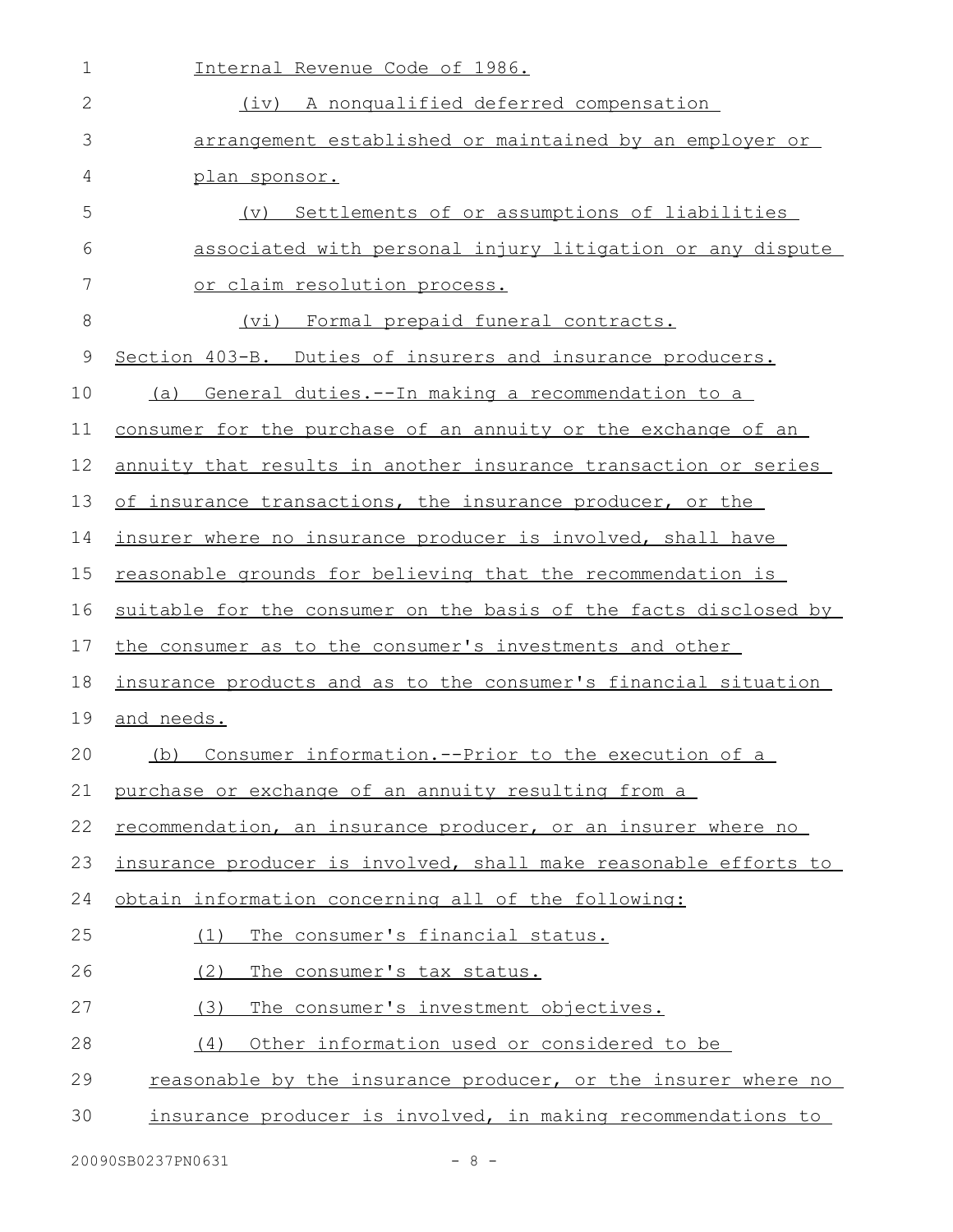1 the consumer.

| $\mathbf{2}$ | (c) Obligation limits.--                                      |
|--------------|---------------------------------------------------------------|
| 3            | Neither an insurance producer nor an insurer where<br>(1)     |
| 4            | no insurance producer is involved shall have any obligation   |
| 5            | to a consumer under subsection (a) related to any             |
| 6            | recommendation that is reasonable under all the circumstances |
| 7            | actually known to the insurer or insurance producer at the    |
| 8            | time of the recommendation when a consumer:                   |
| 9            | (i) Refuses to provide relevant information                   |
| 10           | requested by the insurer or insurance producer.               |
| 11           | (ii) Decides to enter into an insurance transaction           |
| 12           | that is not based on a recommendation of the insurer or       |
| 13           | insurance producer.                                           |
| 14           | (iii) Fails to provide complete or accurate                   |
| 15           | information.                                                  |
| 16           | (d) Supervision of recommendations.--                         |
| 17           | An insurer shall assure that a system to supervise<br>(1)     |
| 18           | recommendations that is reasonably designed to achieve        |
| 19           | compliance with this article is established and maintained by |
| 20           | complying with paragraphs (3) and (4), or shall establish and |
| 21           | maintain such a system that includes at least the following:  |
| 22           | Maintaining written procedures.<br>(i)                        |
| 23           | Conducting periodic reviews of its records that<br>$(i$ ii)   |
| 24           | are reasonably designed to assist in detecting and            |
| 25           | preventing violations of this article.                        |
| 26           | A general agent or independent agency shall adopt a<br>(2)    |
| 27           | system established by an insurer to supervise recommendations |
| 28           | of its insurance producers that is reasonably designed to     |
| 29           | achieve compliance with this article, or shall establish and  |
| 30           | maintain a system that is reasonably designed to achieve      |
|              |                                                               |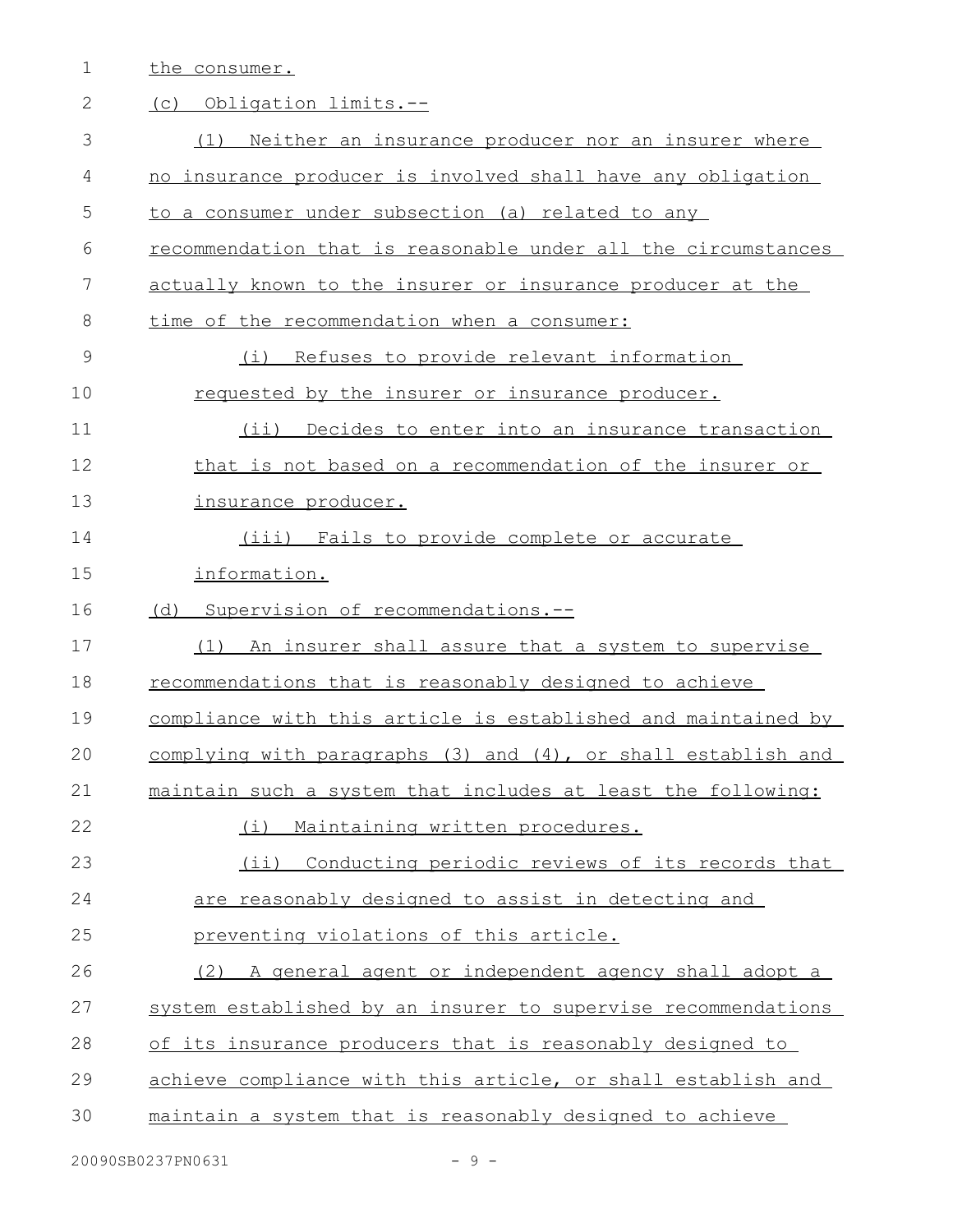| $\mathbf 1$   | compliance with this article. The system must include at      |
|---------------|---------------------------------------------------------------|
| 2             | least the following:                                          |
| 3             | Maintaining written procedures.<br>(i)                        |
| 4             | (ii) Conducting periodic reviews of records that are          |
| 5             | reasonably designed to assist in detecting and preventing     |
| 6             | violations of this article.                                   |
| 7             | (3) An insurer may contract with a third party,               |
| 8             | including a general agent or independent agency, to establish |
| $\mathcal{G}$ | and maintain a system of supervision as required by paragraph |
| 10            | (1) with respect to insurance producers under contract with   |
| 11            | or employed by the third party.                               |
| 12            | An insurer shall make reasonable inquiry to assure<br>(4)     |
| 13            | that the third party contracting under paragraph (3) is       |
| 14            | performing the functions required under paragraph (1) and     |
| 15            | shall take such action as is reasonable under the             |
| 16            | circumstances to enforce the contractual obligation to        |
| 17            | perform the functions. An insurer may comply with its         |
| 18            | obligation to make reasonable inquiry by doing both of the    |
| 19            | following:                                                    |
| 20            | (i) The insurer annually obtains, electronically or           |
| 21            | otherwise, a certification from a third party senior          |
| 22            | manager who has responsibility for the delegated              |
| 23            | functions that the manager has a reasonable basis to          |
| 24            | represent, and does represent, that the third party is        |
| 25            | performing the required functions.                            |
| 26            | (ii) The insurer, based on reasonable selection               |
| 27            | criteria, periodically selects third parties contracting      |
| 28            | under paragraph (3) for a review to determine whether the     |
| 29            | third parties are performing the required functions. The      |
| 30            | insurer shall perform procedures to conduct the review        |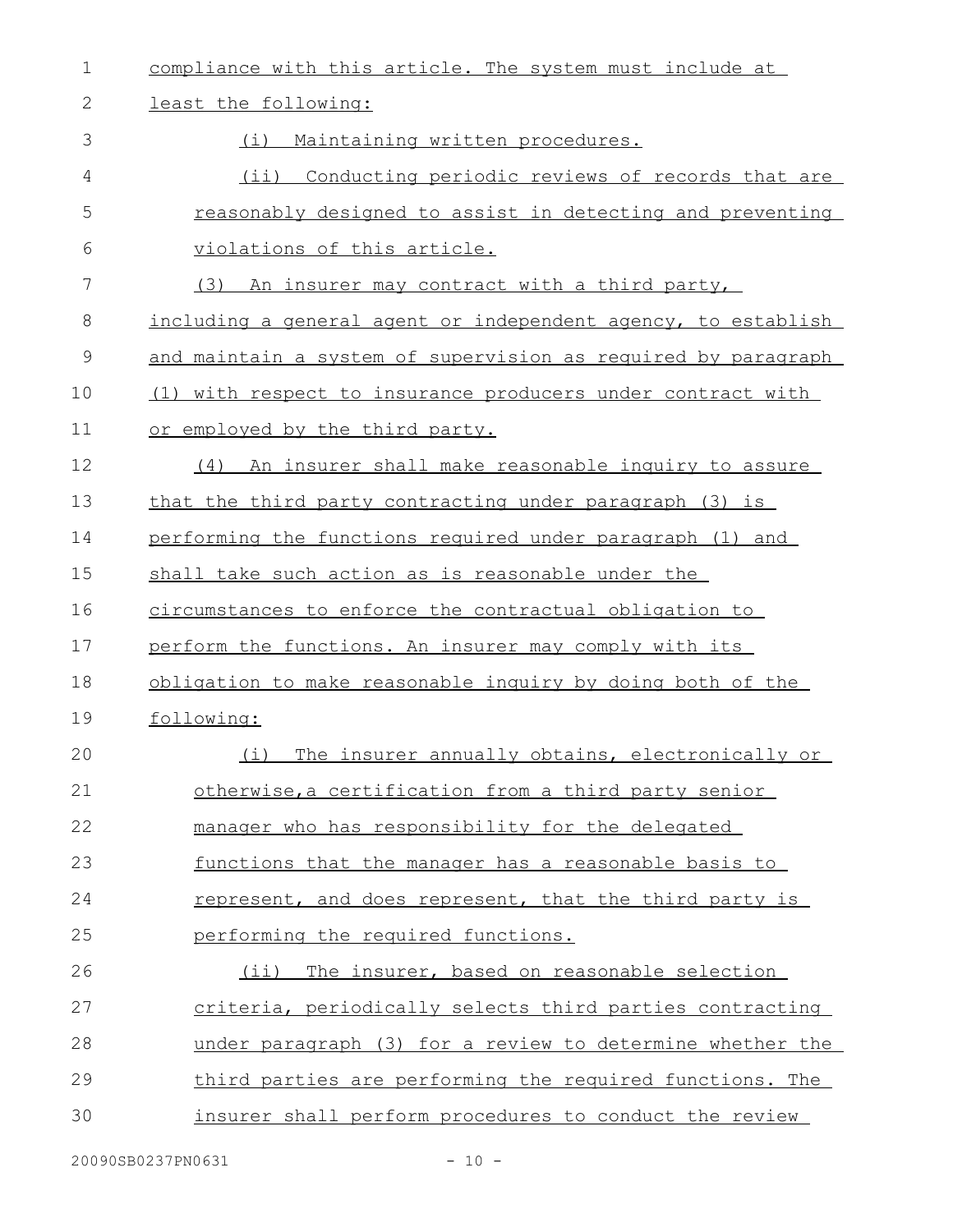| $\mathbf 1$  | that are reasonable under the circumstances.                         |
|--------------|----------------------------------------------------------------------|
| $\mathbf{2}$ | (5)<br>An insurer that contracts with a third party under            |
| 3            | paragraph (3) and that complies with the requirements to             |
| 4            | supervise under paragraph (4) shall have fulfilled its               |
| 5            | responsibilities under paragraph (1).                                |
| 6            | An insurer, general agent or independent agency is<br>(6)            |
| 7            | not required to do either of the following:                          |
| 8            | Review or provide for review of all insurance<br>(i)                 |
| $\mathsf 9$  | producer-solicited transactions.                                     |
| 10           | $(i$ ii)<br>Include in its system of supervision an                  |
| 11           | insurance producer's recommendations to consumers of                 |
| 12           | products other than the annuities offered by the insurer,            |
| 13           | general agent or independent agency.                                 |
| 14           | (7) A general agent or independent agency contracting                |
| 15           | with an insurer pursuant to paragraph (3) shall promptly,            |
| 16           | when requested by the insurer pursuant to paragraph $(4)$ , give     |
| 17           | <u>a certification as described in paragraph (4) or give a clear</u> |
| 18           | statement that it is unable to meet the certification                |
| 19           | criteria.                                                            |
| 20           | (8) No person may provide a certification under                      |
| 21           | paragraph (4) (i) unless both the following conditions are           |
| 22           | met:                                                                 |
| 23           | The person is a senior manager with<br>(i)                           |
| 24           | responsibility for the delegated functions.                          |
| 25           | (ii) The person has a reasonable basis for making                    |
| 26           | the certification.                                                   |
| 27           | Compliance with other rules.--Compliance with the<br>(e)             |
| 28           | Financial Industry Regulatory Authority Conduct Rules pertaining     |
| 29           | to suitability shall satisfy the requirements under this section     |
| 30           | for the recommendation of variable annuities REGISTERED UNDER        |
|              |                                                                      |

 $\leftarrow$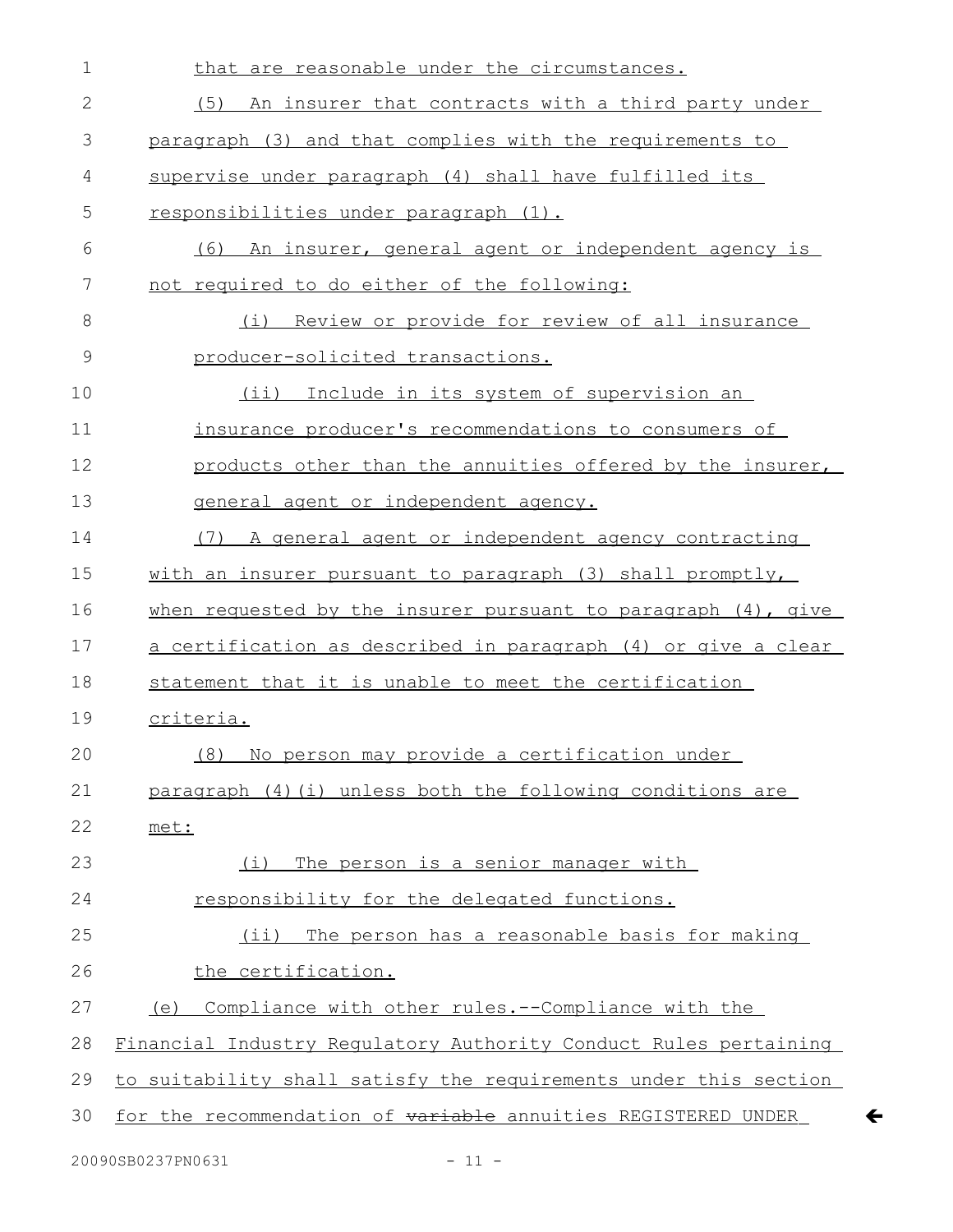| 1  | THE SECURITIES ACT OF 1933 (48 STAT. 74, 15 U.S.C. § 77A ET      |
|----|------------------------------------------------------------------|
| 2  | SEQ.) OR RULES AND REGULATIONS ADOPTED UNDER THE SECURITIES ACT  |
| 3  | OF 1933. Nothing in this subsection shall limit the              |
| 4  | commissioner's ability to enforce the provisions of this         |
| 5  | <u>article.</u>                                                  |
| 6  | Internal audit and compliance procedures.--Nothing in<br>(f)     |
| 7  | this article shall exonerate an insurer from the internal audit  |
| 8  | and compliance procedure requirements under section 405-A.       |
| 9  | Section 404-B. Mitigation of responsibility.                     |
| 10 | Corrective actions.--The commissioner may order:<br>(a)          |
| 11 | (1) An insurer to take reasonably appropriate corrective         |
| 12 | action for any consumer harmed by the insurer's or by its        |
| 13 | insurance producer's violation of this article.                  |
| 14 | An insurance producer to take reasonably appropriate<br>(2)      |
| 15 | corrective action for any consumer harmed by the insurance       |
| 16 | producer's violation of this article.                            |
| 17 | A general agent or independent agency that employs<br>(3)        |
| 18 | or contracts with an insurance producer to sell or solicit       |
| 19 | the sale of annuities to consumers, to take reasonably           |
| 20 | appropriate corrective action for any consumer harmed by the     |
| 21 | insurance producer's violation of this article.                  |
| 22 | Reduction of penalty.--Any applicable penalty permitted<br>(b)   |
| 23 | under section 406-B may be reduced or eliminated if corrective   |
| 24 | action for the consumer was taken promptly after a violation was |
| 25 | discovered.                                                      |
| 26 | Section 405-B. Recordkeeping.                                    |
| 27 | An insurer, general agent, independent agency and insurance      |
| 28 | producer shall maintain or be able to make available to the      |
| 29 | commissioner records of the information collected from the       |
| 30 | consumer and other information used in making the                |
|    |                                                                  |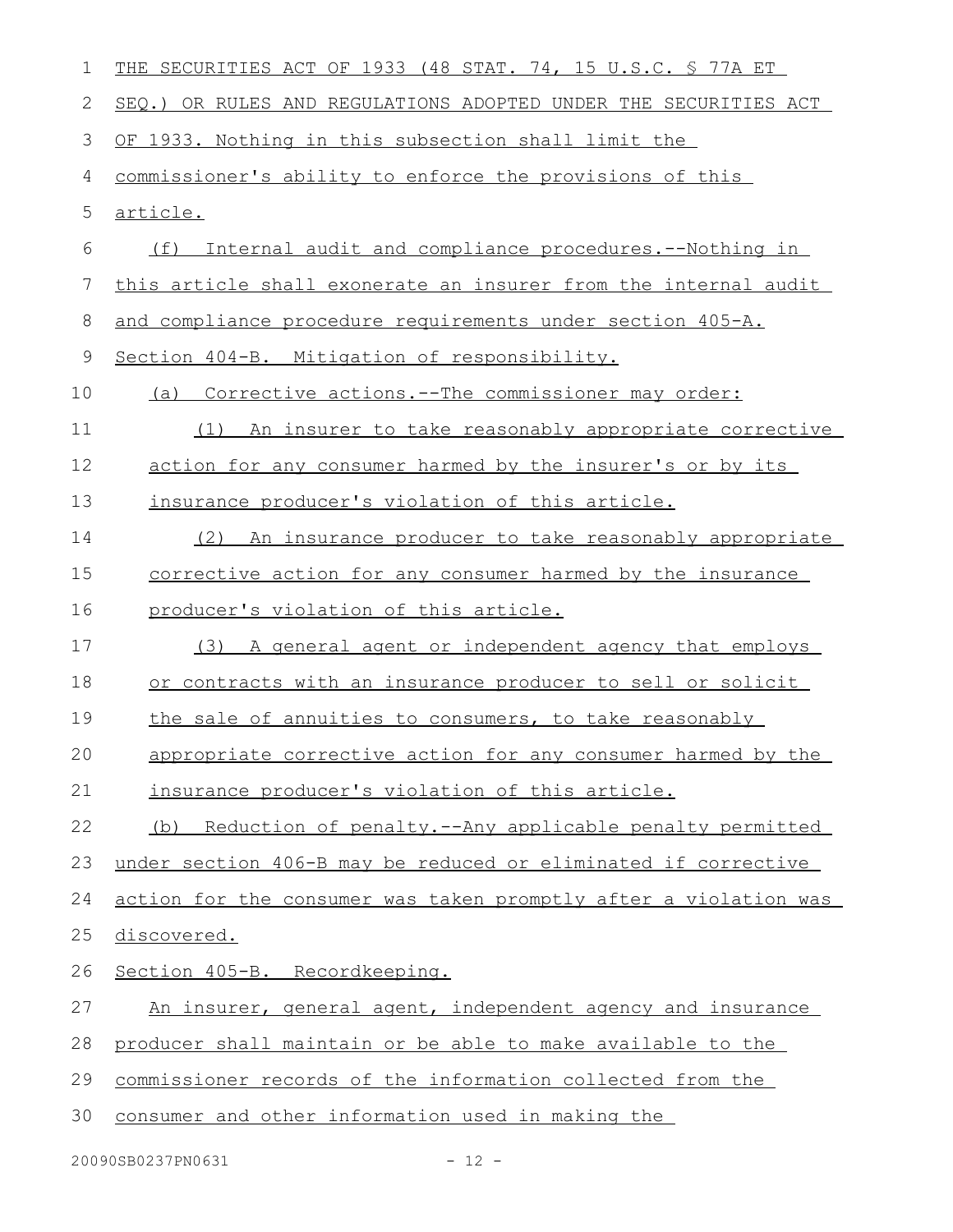| $\mathbf 1$   | recommendations that were the basis for insurance transactions        |
|---------------|-----------------------------------------------------------------------|
| 2             | <u>for five years after the insurance transaction is completed by</u> |
| $\mathcal{S}$ | the insurer. An insurer is permitted but shall not be required        |
| 4             | to maintain documentation on behalf of an insurance producer.         |
| 5             | Section 406-B. Enforcement.                                           |
| 6             | (a) Penalties and remedies.--Upon a determination by hearing          |
| 7             | that this article has been violated, the commissioner may pursue      |
| 8             | one or more of the following courses of action:                       |
| $\mathsf 9$   | Issue an order requiring the person in violation to<br>(1)            |
| 10            | cease and desist from engaging in the violation.                      |
| 11            | (2)<br>Suspend or revoke or refuse to issue or renew the              |
| 12            | certificate or license of the person in violation.                    |
| 13            | Impose a civil penalty of not more than \$5,000 for<br>(3)            |
| 14            | each violation.                                                       |
| 15            | Impose any other penalty or remedy deemed<br>(4)                      |
| 16            | appropriate by the commissioner, including restitution.               |
| 17            | (b) Other remedies.--The enforcement remedies imposed under           |
| 18            | this section are in addition to any other remedies or penalties       |
| 19            | that may be imposed by any other applicable statute, including        |
| 20            | the act of July 22, 1974 (P.L.589, No.205), known as the Unfair       |
| 21            | Insurance Practices Act. Violations of this article are deemed        |
| 22            | and defined by the commissioner to be an unfair method of             |
| 23            | competition and an unfair or deceptive act or practice pursuant       |
| 24            | to the Unfair Insurance Practices Act.                                |
| 25            | Section 407-B. Private cause of action.                               |
| 26            | Nothing in this article shall be construed to create or imply         |
| 27            | a private cause of action for a violation of this article.            |
| 28            | Section 2. This act shall take effect in 180 days.                    |
| 29            | THIS ACT SHALL TAKE EFFECT AS FOLLOWS:<br>SECTION 3.                  |
| 30            | THE AMENDMENT OF SECTION 320 OF THE ACT SHALL TAKE<br>(1)             |
|               | 20090SB0237PN0631<br>$-13 -$                                          |

 $\leftarrow$  $\leftarrow$